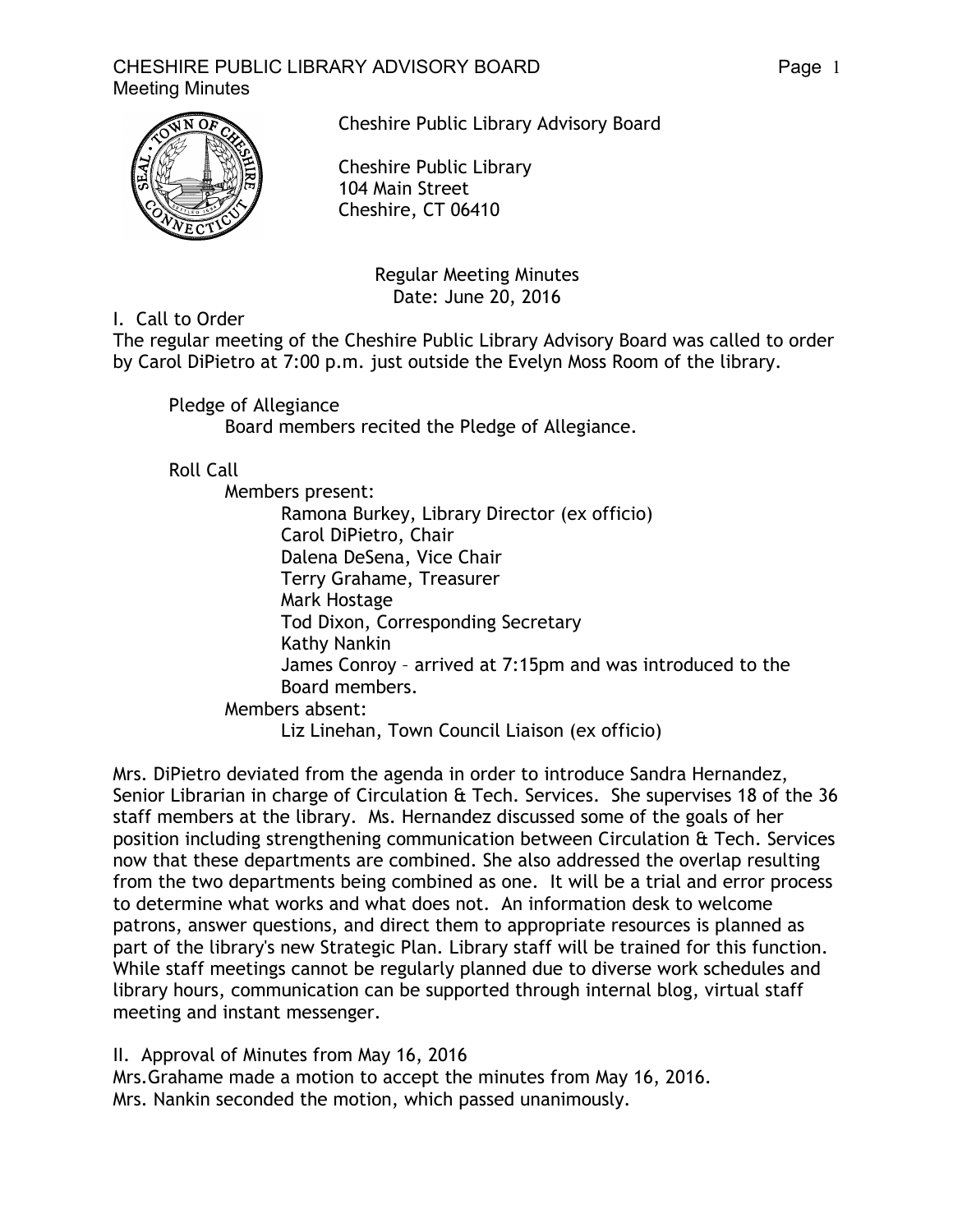## III. Treasurer's Report

Ms. Grahame reported that the current dollar amount in the library board budget is \$587.50.

# IV. Communications

Mrs. DiPietro reported that the Business Appreciation Day breakfast meeting will be held on June 29 at Elim Park. Anyone who is interested in attending should make a reservation through Ramona Burkey. This year's speaker is Sunil Gulati, President of the U.S. Soccer Federation and Vice President of FIFA. He is also a graduate of Cheshire High School.

Mrs. DiPietro also mentioned that she spoke with Fellis Jordan, former President of the Friends of the Library, who brought up National Friends of Libraries Week. It will be held from October 16–22. During the meeting in September, ideas for activities during this event will be discussed. The website www.ala.org/united/events\_conferences/folweek has information on this event.

Library staff participated in this year's Memorial Day parade.

## V. Report of the Chair – Carol DiPietro, Chair

Mrs. DiPietro mentioned that Mrs. Burkey and Ms. Rutter have started a cookbook club at the library where the group will discuss all things culinary and can bring a dish to share based on a theme. For this timeframe, the theme is summer sides and salads. The first meeting will be held on July 13 at 6:30pm at the library.

VI. Report of the Library Director – Ramona Burkey presented her report. **Technology** 

The upgrade of the library's credit card payment terminals is scheduled for this summer. The library will be going live with Lynda.com, an online video-based learning site where users can take courses in web development, CAD, marketing, photography, etc. Access will be free to Cheshire resident library card holders. Mobile hotspots for checkout will be offered soon and the purchase of a small collection of laptops with a lockable charging cart will be made. This will allow staff to provide computer based classes to the public because the library does not have a dedicated computer lab.

## Programs and Services

This year's summer reading program theme is "On Your Mark, Get Set, Read!" The program will kick-off on Thursday, June 23 at 6:00 p.m. at Artsplace, 1220 Waterbury Road. Physical fitness, which is part of this program, will be encouraged for all ages. The finale party for the summer reading program will take place on August 24 at the pool. There may be the return of the volcano (an even bigger and better volcano).

Personnel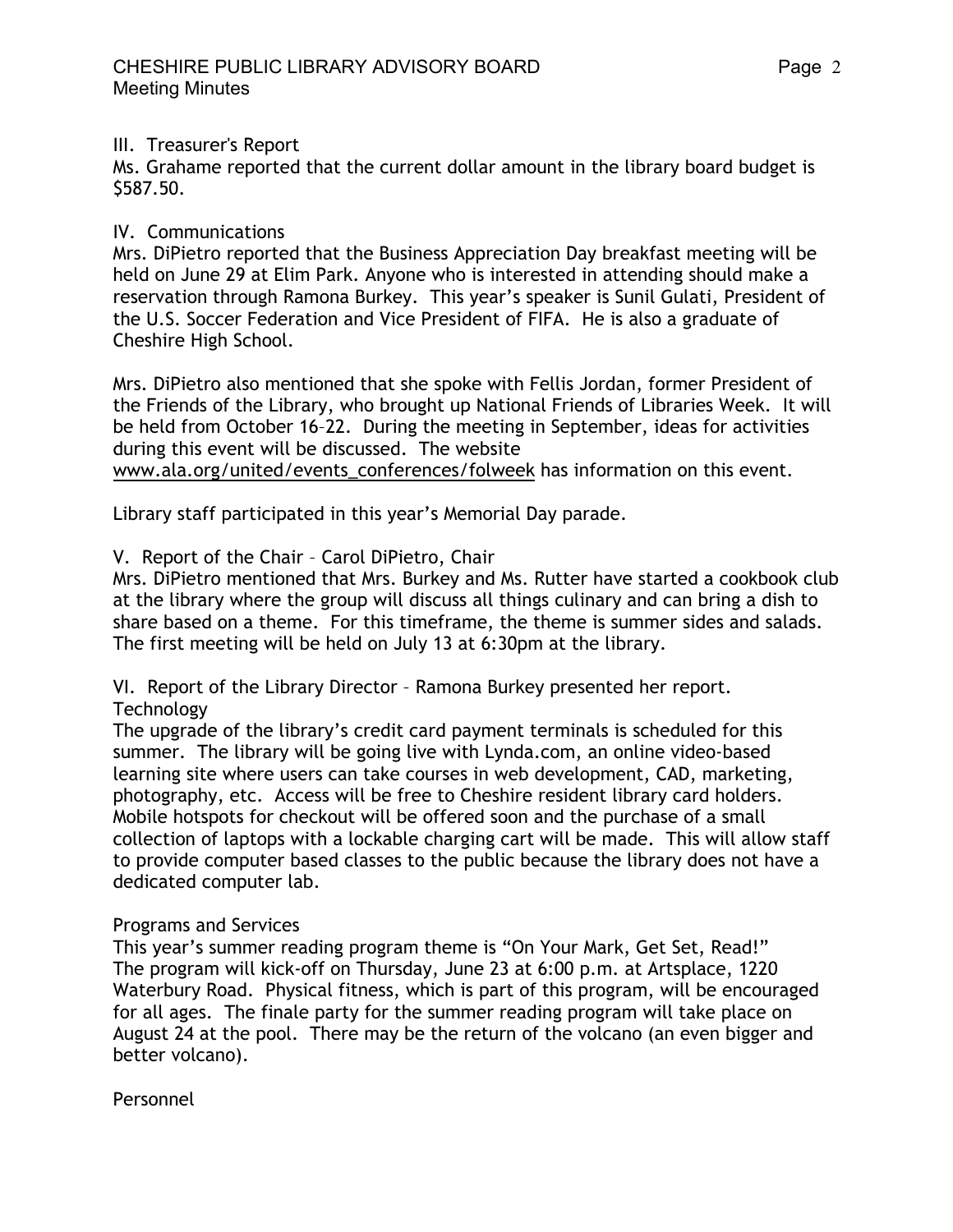The library will be closed on Independence Day on Monday, July 4.

The library will be open on Saturday mornings during the summer from 9:00 a.m. until 1:00 p.m., July 9 through August 27. Contract negotiations with the library union are ongoing. Performance reviews are in progress.

## Financial

There was nothing new to report.

### Buildings and Grounds

The exterior library sign should be installed by the end of summer. It is currently in the fabrication phase.

The HVAC unit for the Mary Baldwin Room will be replaced this summer. Dates for the installation are being finalized. This unit is also in the fabrication phase.

#### Policies and Planning

The Ordinance Review Committee voted unanimously to the recommendations of the following changes:

- 1. All adult materials (including DVDs) will be 15 cents per day overdue. No more \$2.00 DVD fines.
- 2. All children's/teen materials will be reduced from 10 cents to 5 cents per day.
- 3. Museum passes will remain at \$10.00 per day, since they are extremely high-demand, high-value items.

These changes take effect for items checked out on or after July 1, 2016.

The recommendation from the Library Advisory Board and the Cheshire Performing and Fine Arts Committee (CPFA) regarding alcohol at the library and Artsplace was referred to the Ordinance Review Committee at the last town council meeting. Mrs. Burkey will keep the Library Board informed of any developments.

#### **Other**

The Fall Festival will take place in September. The date will be confirmed. National Friends of Libraries Week will be held from October 16 – 22. Events will be planned including a reception with music.

The Supporter Appreciation Reception is on the evening of Wednesday, October 19, 2016 at 6:00 p.m. The library takes the opportunity during the reception to thank the board members, Friends, volunteers, donors, and everyone who contributes to make the library an excellent resource for the community.

The Library Board agreed that meetings this July and August were not necessary.

Please see our monthly calendar at www.cheshirelibrary.org for a full listing of library programs and events.